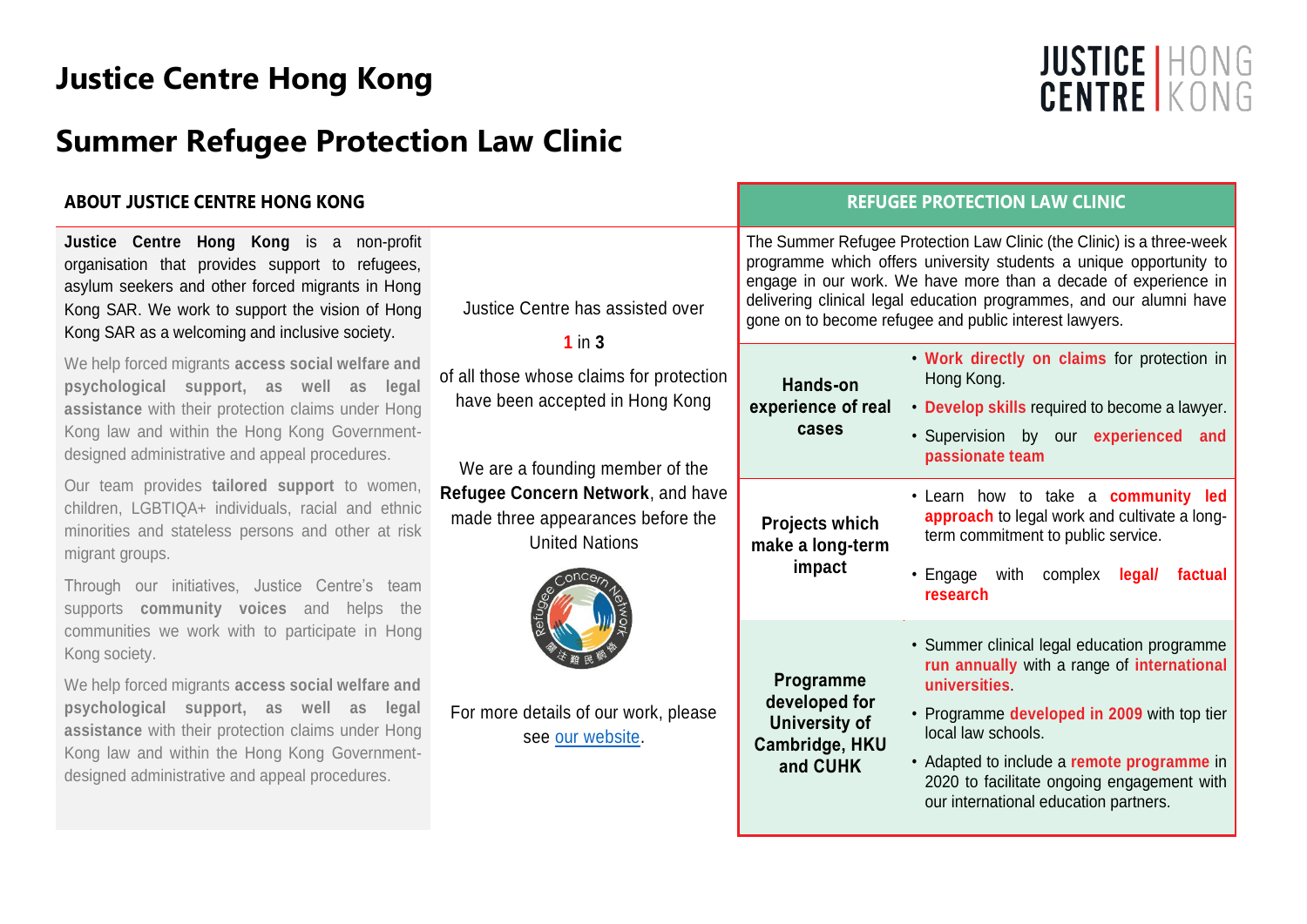# **JUSTICE | HONG CENTRE K**

The Clinic is offered to all law students based in Hong Kong. This three-week intensive Clinic allows students to:

- Engage with the **theory and practice of nonrefoulement law** in Hong Kong and internationally.
- Develop **professional skills and judgement** in a real legal practice setting, by diligently and ethically **directly assisting claimants**.
- **Critically analyse** the law and systems to **identify challenges** and propose **creative strategies** and solutions.
- Engage with **complex legal/ factual research and analysis** to support awareness-raising initiatives and legal cases.
- Engage with our commercial **law firm probono partners**. 1
- Learn how to take a **community led approach** to legal work and cultivate a longterm commitment to public service.





**ABOUT THE CLINIC** *Justice Centre's Clinic is an immensely rewarding experience that provides great exposure to the practical workings of non-refoulement law in Hong Kong. Not only does JCHK provide well-structured, in-depth training to prepare us for substantive, meaningful tasks, we also had invaluable opportunities to talk to clients and understand how the work we do are actually positively impacting on their lives. As a result, I was able to hone both legal and non-legal skills through assisting in client meetings, legal research and drafting. The Clinic is an eyeopening experience that allows you to truly appreciate the value of pro bono practice, as well as be more aware of the injustice that exists in society today. I would highly recommend students to take up the opportunity to work with Justice Centre Hong Kong.*

#### – **Ally, 2021 Summer Clinic**

*The Clinic Programme is the most rewarding internship I have ever participated in. I have been able to obtain deep knowledge in the field of non-refoulement protection law through extensive training provided by Justice Centre; I have also been able to put this knowledge into practice: as a participant, I was not being* tasked with repetitive administrative work, but actual meaningful work that *created impact to non-refoulement protection claimants. However, what was most impressive about the Programme, is that Justice Centre is very welcoming of new ideas, even if these new ideas come from a clinic participant. As such during the Clinic Programme, I was able to make proposals to Justice Centre on schemes to better serve Non-refoulement protection claimants; and Justice Centre was very eager to support me beyond the clinic Programme to make the proposal a reality. Therefore, the Clinic Programme is the most rewarding internship I have ever participated in; I strongly urge all law students who have creative ideas and who want to learn about how their legal knowledge can be used to better society to join the programme.*

– **Ben, 2020 Summer Clinic**

<sup>1</sup> Davis Polk & Wardwell, Freshfields Bruckhaus Deringer, Linklaters, King & Wood Mallesons, Kirkland & Ellis, Latham & Watkins.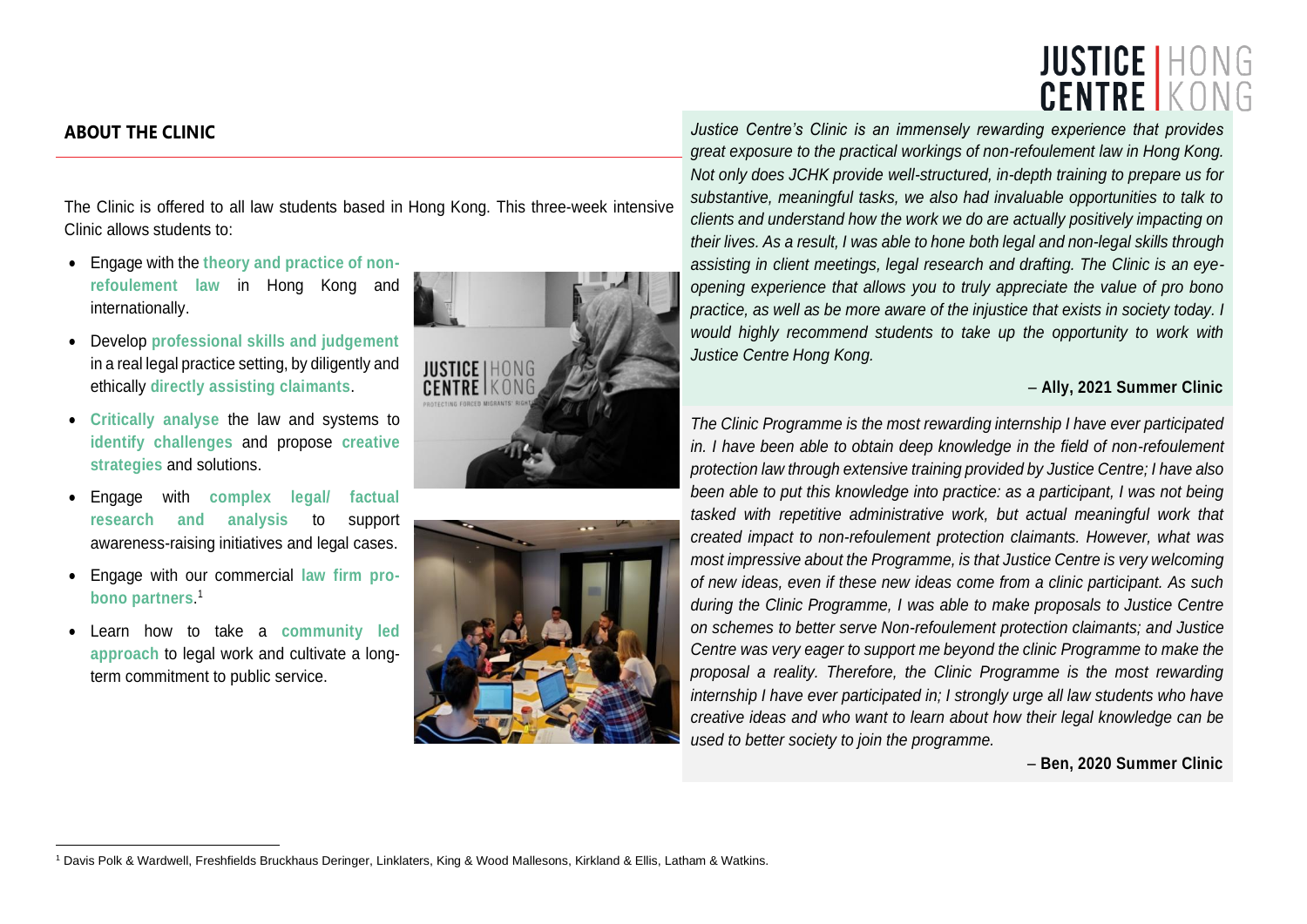# JUSTICE HONG<br>CENTRE KONG

## **CLINIC STRUCTURE AND CONTENT**

of Jennifer Nugent, who is responsible for our legal education programmes.

The Clinic is run within our in-house legal team, under the supervision The work undertaken during the Clinic will vary, depending on the needs of Justice Centre and our clients. We will also take into account students' objectives and interests when allocating tasks. Here are some **examples of the type of work** students may be involved with:

| <b>Training outline</b>                                                                                                                                                                                                                                                                                                                                                                                                                                                                                                                                                       | Legal services tasks                                                                                                                                                                                                                                                                                                                                                            | Past projects                                                                                                                                                                                                                                                                                                                                                                                                                                                       |
|-------------------------------------------------------------------------------------------------------------------------------------------------------------------------------------------------------------------------------------------------------------------------------------------------------------------------------------------------------------------------------------------------------------------------------------------------------------------------------------------------------------------------------------------------------------------------------|---------------------------------------------------------------------------------------------------------------------------------------------------------------------------------------------------------------------------------------------------------------------------------------------------------------------------------------------------------------------------------|---------------------------------------------------------------------------------------------------------------------------------------------------------------------------------------------------------------------------------------------------------------------------------------------------------------------------------------------------------------------------------------------------------------------------------------------------------------------|
| Students will be provided an online resource manual to review<br>before the start of the Clinic.<br>The following training will be delivered at the start of the Clinic:<br>$\bullet$<br>Introduction to the relevant international and domestic human<br>rights laws that protect refugees, victims of torture and other<br>serious human rights violations.<br>The process of claiming protection in Hong Kong and the<br>2.<br>procedures involved.<br>The use of evidence in claims for protection.<br>3.<br>Legal and factual research to support claims for protection. | • Assist with conducting screening interviews<br>and assessments of protection claimants.<br>• Undertake country of origin research and<br>producing packages of information to<br>support refugee and torture claims.<br>• Conduct legal research into complex areas<br>of international refugee law.<br>Identify experts, write letters of instruction<br>and review reports. | 1. Pro Bono Partner Training<br>Create clear, accessible training<br>materials for our Pro Bono Partner<br>Training delivering through online<br>(website content).<br>2. Unlawful detention<br>Develop a toolkit to equip those in<br>immigration detention with information<br>about how to enforce their rights.<br>3. COVID-19 Special Measures in Courts &<br><b>Tribunals</b><br>Identify the current international policies<br>and procedures for processing |
| <b>Supervision and feedback</b>                                                                                                                                                                                                                                                                                                                                                                                                                                                                                                                                               | • Review decisions of the courts and identify<br>legal arguments to challenge them.                                                                                                                                                                                                                                                                                             |                                                                                                                                                                                                                                                                                                                                                                                                                                                                     |
| A clear plan will be set at the start of the Clinic to identify students'<br>goals and agree objectives.<br>Weekly supervision sessions will provide the opportunity for<br>$\bullet$<br>students to receive feedback.<br>Team collaboration sessions will allow students to connect and<br>review their progress.                                                                                                                                                                                                                                                            | Research and present successful<br>campaigns supporting asylum seekers and<br>across jurisdictions.<br>refugees.<br>4. Group Information Sessions<br>Quantitative research tasks to support our<br>ongoing research projects.<br>Literature reviews and background research<br>refoulement protection.                                                                          | protection claims in light of COVID-19<br>Design and deliver an information<br>session for claimants to understand<br>changes to children's claims for non-                                                                                                                                                                                                                                                                                                         |
|                                                                                                                                                                                                                                                                                                                                                                                                                                                                                                                                                                               | for advocacy reports and briefings.                                                                                                                                                                                                                                                                                                                                             |                                                                                                                                                                                                                                                                                                                                                                                                                                                                     |